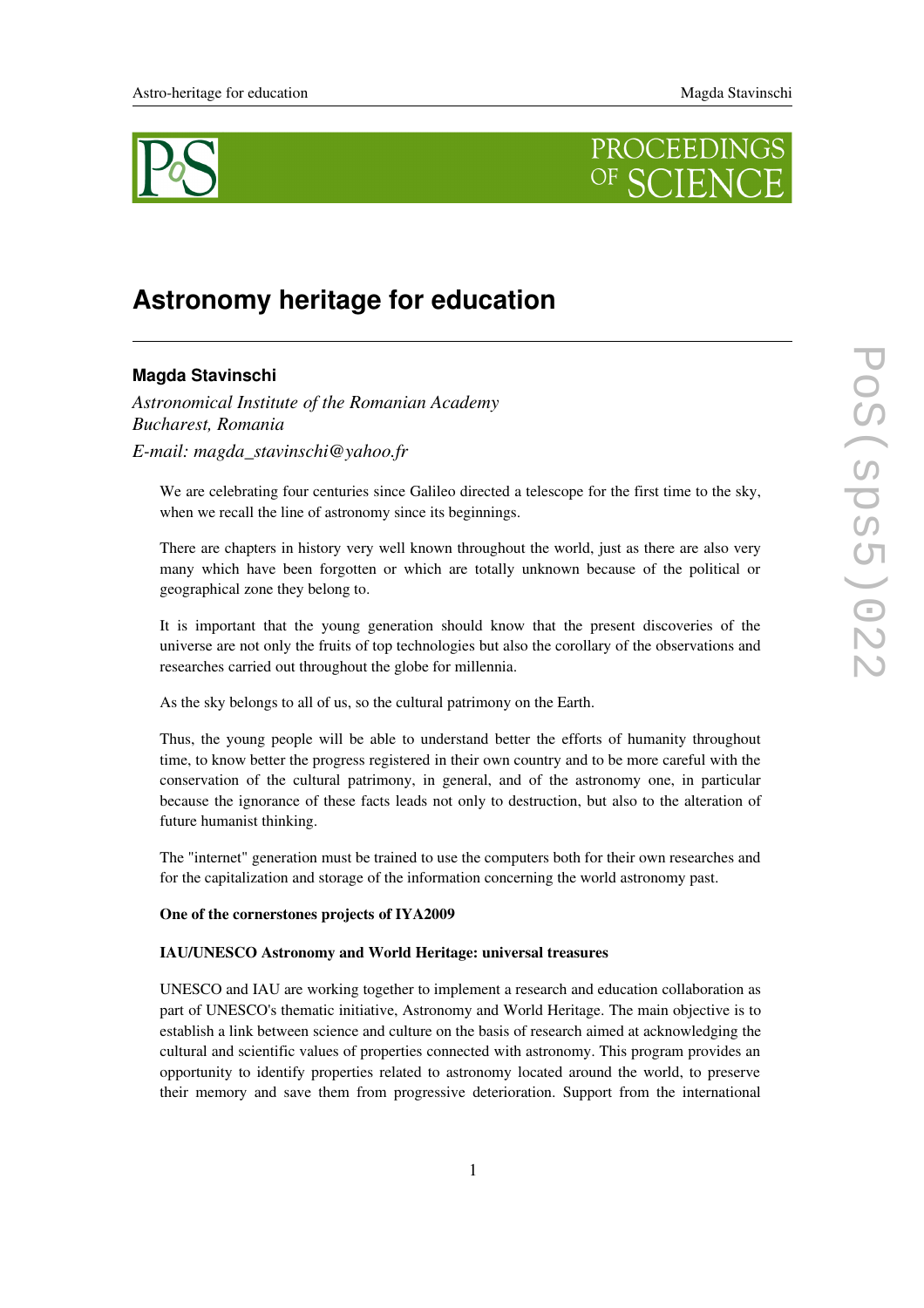community is needed to implement this activity and to promote the recognition of astronomical knowledge through the nomination of sites that celebrate achievements in science.

On October 30, 2008 was signed a Memorandum of Understanding between UNESCO and IAU, which became the foundation of a cornerstone project of IYA20009.

The world-famous UNESCO World Heritage Convention is renowned for its work protecting and promoting sites that celebrate the heritage of humanity<sup>[1](#page-1-0)</sup>.

New WG on Astronomy and World Heritage was founded under the chairmanship of Prof. Clive Ruggles<sup>[2](#page-1-1)</sup>. This WG will officially recognize, promote and preserve astronomical sites that are of outstanding significance to humankind.

## **SEAC**

Another international body among whose objectives is the same goal of identifying and protecting the astronomical patrimony is Société Europénne l'Astronomie en Culture" – SEAC<sup>[3](#page-1-2)</sup>. It is a professional association of scientists working in the field of Astronomy in Culture or Anthropological Astronomy, including the interdisciplinary disciplines of Archaeoastronomy and Ethnoastronomy.

However, researchers in nearby fields of science like History of Astronomy, Mythology, Spatial Archaeology or Cosmology are also welcomed in the SEAC.

During SEAC XIIth Conference − 2004, a WG was set up (to take care about) to look after the archaeoastronomical heritage<sup>[4](#page-1-3)</sup>.

The main goal of this WG is the identification of objects of astronomical value. A first classification could include: sites, sanctuaries, buildings, sundials, instruments, drawings, ancient books. Among the necessary data we will need, are: coordinates of place, data of founding/constructing, the owner, some photos, description, bibliography. All this can be included in a data bank which will be posted on the WG site<sup>[5](#page-1-4)</sup>.

## Education

As long as the young people are not systematically informed about the universe, do not know the stages when it was discovered and do not know their own astronomical history they do not know how to preserve their astronomical heritage, to interpret the knowledge they have, not only for the progress of astronomy, but also for that of science, in general.

I am speaking from our Romanian experience.

Although the civilization on the Romanian territories is very old (evidences from Neolithic), a series of factors hindered a good conservation of the knowledge accumulated along the centuries:

<span id="page-1-0"></span><sup>&</sup>lt;sup>1</sup> UNESCO Contact: Anna SIDORENKO-DULOM, Coordinator Thematic Initiative "Astronomy and World Heritage" UNESCO World Heritage Centre

<span id="page-1-1"></span><sup>2</sup> Emeritus Prof. of Archaeoastronomy at the Univ. of Leicester, president of the IAU's Commission 41

<span id="page-1-2"></span><sup>3</sup> European Society for Astronomy in Culture

<span id="page-1-3"></span><sup>4</sup> Chair: Magda Stavinschi

<span id="page-1-4"></span><sup>&</sup>lt;sup>5</sup> <http://www.archeoastronomy.org/heritage/index.html>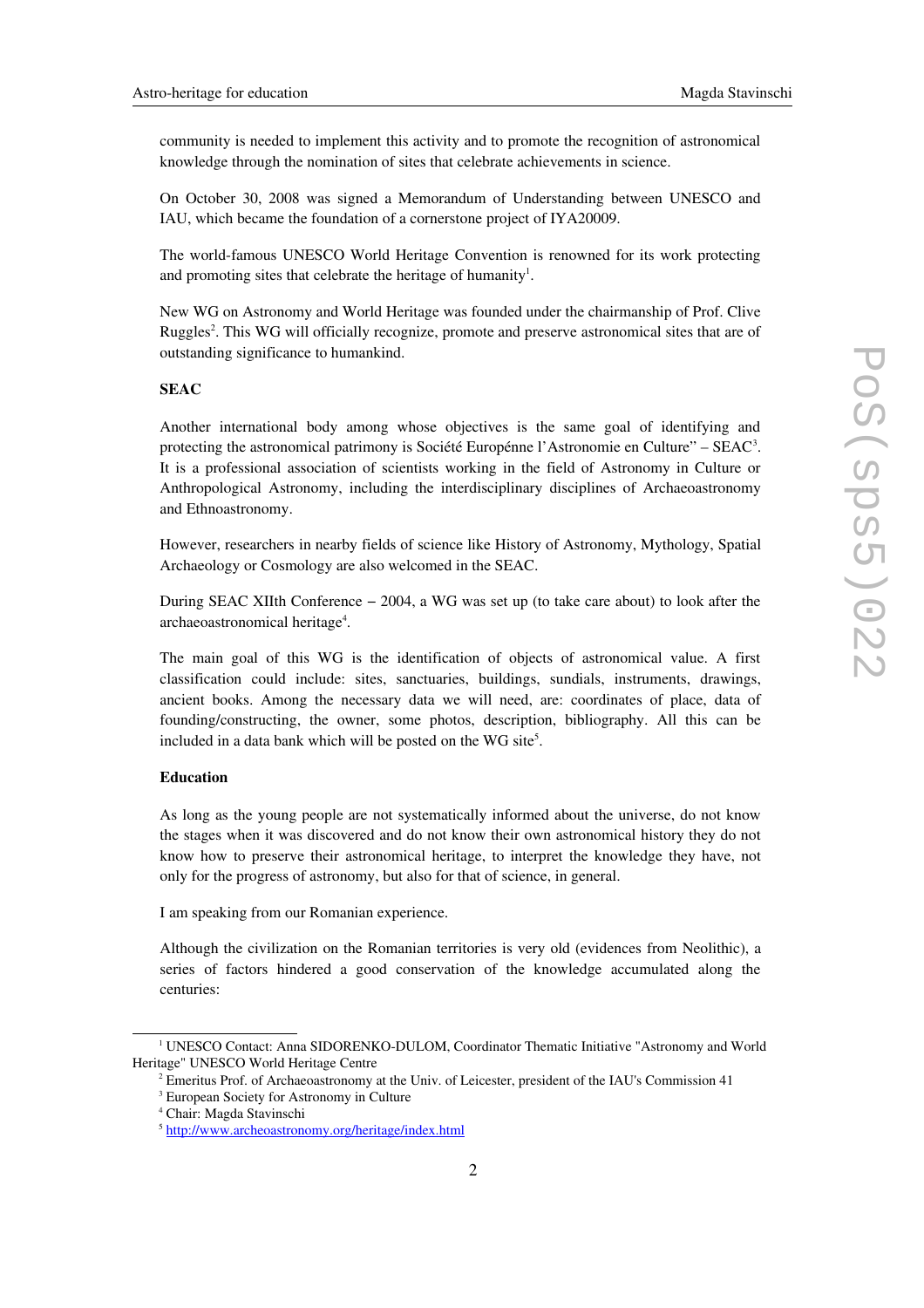- natural calamities (earthquakes, floods, fire, etc.)
- inadequate conservation: nonprofessional restoration of sanctuaries, paintings, etc.
- inadequate storing places (humidity, dust, rodents, moths);
- inadequate urbanism rules
- political reasons (invasions, wars, internal struggles).

These are only a few factors which have affected the preservation of the astronomy heritage. There were others, as well, due to the special situation during the totalitarism, namely the denature of origins according the interest of the moment (Slavism, Latinity, etc.). The past was avoided, in order to emphasize the Leader's performances, etc.

What were the consequences?

- lack of systematic studies concerning the history of science (and, obviously, of astronomy);
- lack of interest in storing scientific evidences;
- erroneous mentality as regards their role in the progress of the modern society.

However, scientific education leads to an improvement of research, the stimulation of curiosity, a knowledge as complete as possible of the astronomical culture evolution, as a part of civilisation, to a correct interpretation of the materials studied and last, but not least to an adequate strategy regarding the future of our planet.

Naturally, this education starts from a very early age, even from the first school years. There are several ways in which children can be educated in the spirit of knowledge and patrimony preservation:

Everything has to be achieved through learning.

It is very important that the national and world history be known in the first place in order to be able to identify the period and the context in which the patrimony objects were made.

Popular traditions concerning the sky have to be known as well. They can be found in the most unexpected places, e.g.: national costumes, houses, Easter eggs, legends, stories.

Obviously, when we refer to the astronomy heritage, astronomy has to be known very well, at least at general level, as well as the relation between astronomy and the other sciences (mathematics, physics, chemistry, biology, etc), or the relation between astronomy and culture (literature, music, heraldry, popular art, etc.)

If the knowledge about astronomy seems natural, one may wonder why its relation with the other sciences has to be known as well, and also its relation with culture under all its aspects. All this has to be done in order:

●to be able to understand the evolution of this old science in the period when astronomical instruments did not even exist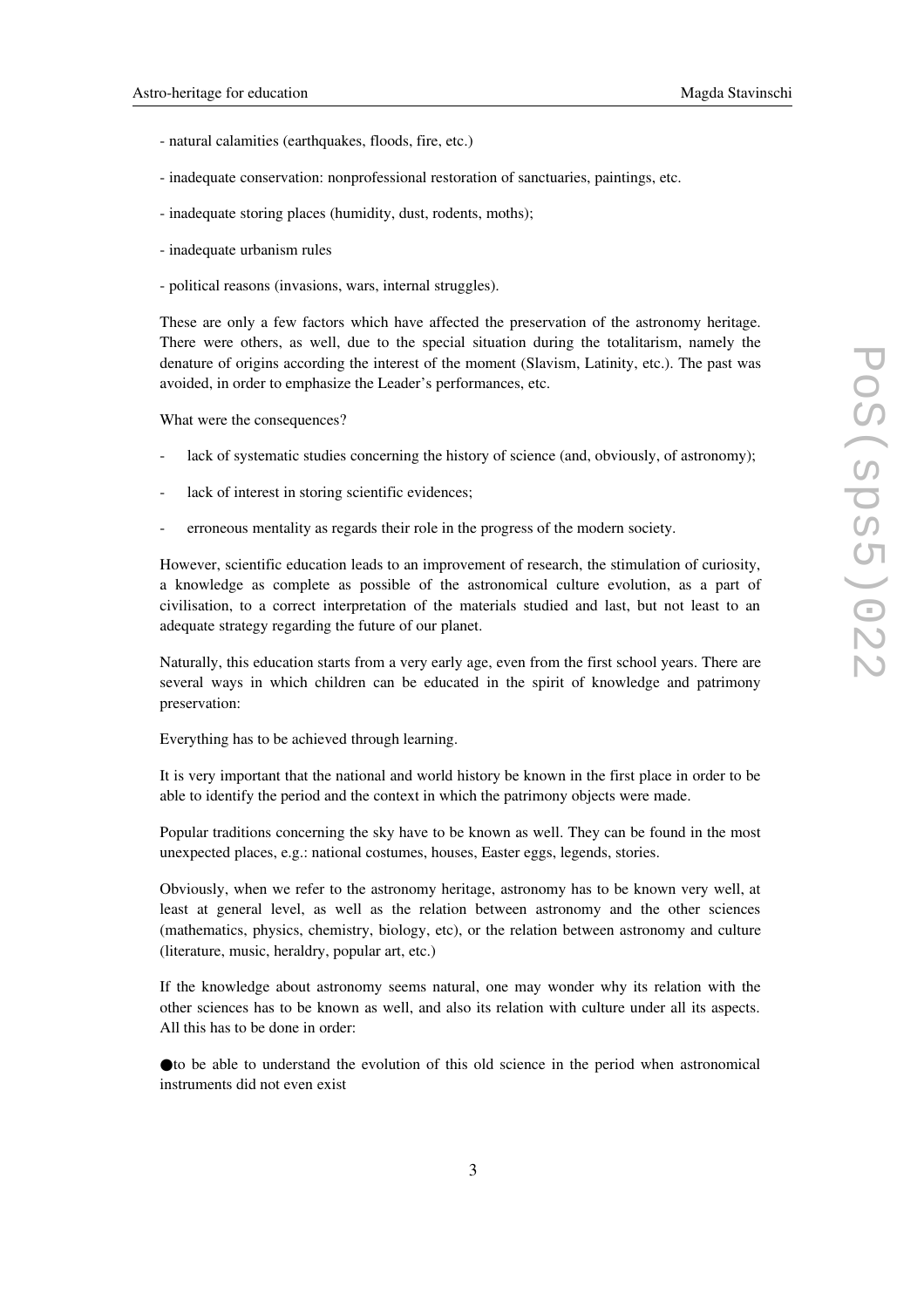●to become aware of the role of imagination and creativity in cosmos knowledge (don't forget: 2009 was also the European Year of Creativity and Innovation)

●to come to know better the history of their native places through the history of astronomy (as each place on Earth has its own history, naturally integrated into world history)

●to understand the future of the society they belong to.

Which would be the next steps?

The pupils have to bring their own contribution to the identification of this patrimony.

I had an uncle, who was a history teacher but was also very keen on archeology. The region where he lived was full of vestiges of the Roman society dating from the beginning of the first millennium. His pupils knew that if they brought him an object from that epoch they would pass their exams. It was not a simple thing: they had to identify it themselves  $\&$  to tell the story of the respective epoch). Many of his pupils became scientists

#### Data Bank

At present considerable steps are taken for the creation of a data bank which should include all kinds of patrimony objects.

The pupils can participate directly in the identification and the making of the data bank, especially as they do not lack calculation technique. They have computers, cameras; the only thing they have to do is to fill in to the best the tables where these objects can be included

## Human Models

We consider that the analytical and critical analysis of the work left by the predecessors of Astronomy will be beneficial to the education of the new generations, to the rekindling and redefinition of the existential landmarks of the confused ones, who have to pass first of all through the relatively simple, but necessary phase of hope revival.

A society without models and ideals is often doomed to failure and to the chaotic dissipation of its energies.

The channeling and redirecting of the latter ones is not accomplished through directives, recipes and ideologies, but first of all through the capitalization of one's personality and talent.

Paradoxically, the society atomized through individualism recovers starting with the individual.

From Astronomy's predecessors we have to learn not only ideas, principles and values, but first and foremost the way in which these can be translated into a way of life, for the spiritual development of man, community, nation, mankind.

It is very important that the history of ideas be studied very attentively. The largest part of the knowledge on the universe has been obtained through observation, thinking, debate and much later by means of instruments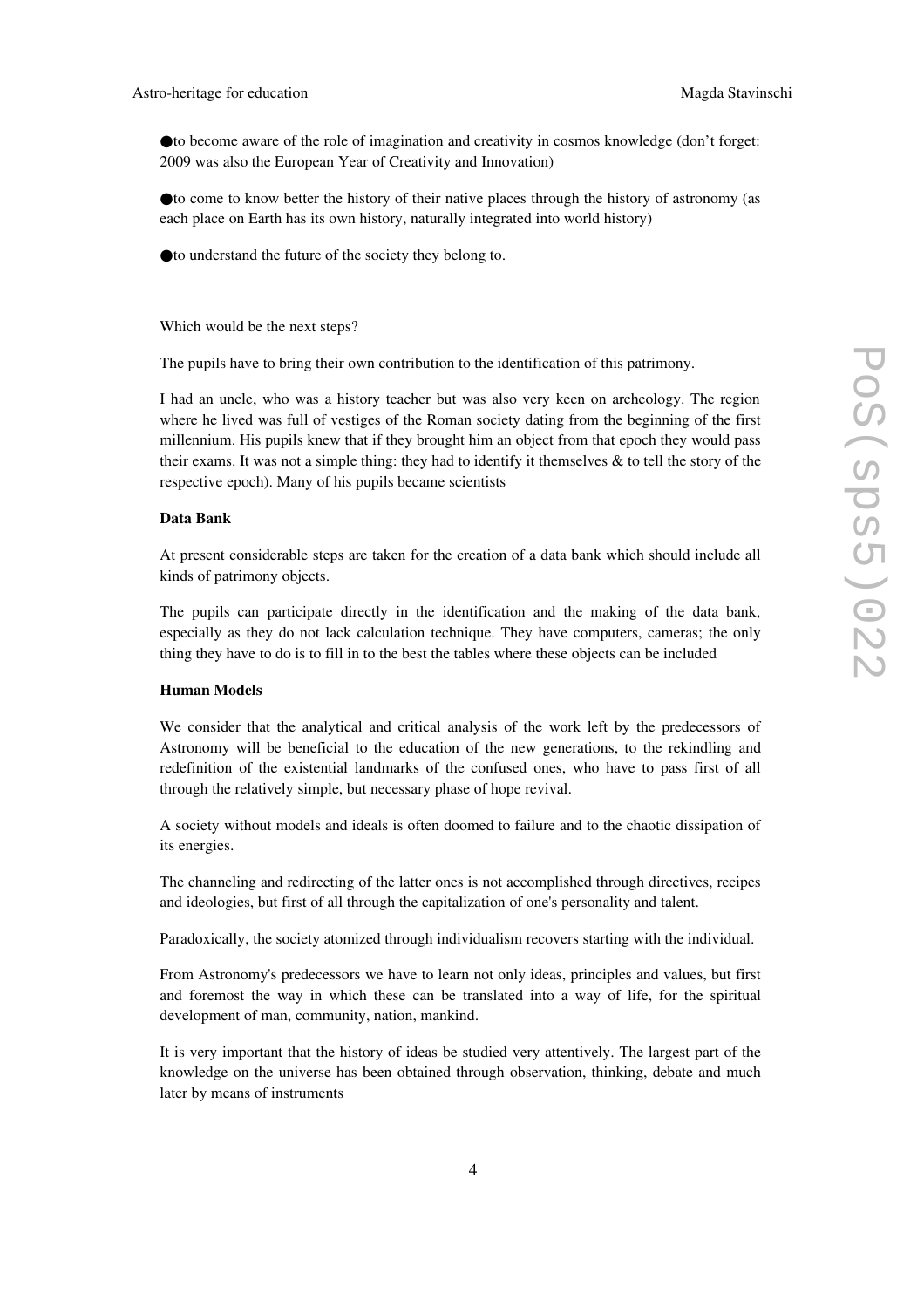The knowledge about the relationships which have existed between Science and Faith cannot be neglected in an epoch of information boom and of the proliferation of ideas such as the creationist ones. It is a sad that at the celebration of four centuries elapsed since the first observation of the sky with an astronomical instrument, the general public remembers Galileo Galilei as a victim of the Church than through his discoveries which had a great impact on science, or better said, which laid the basis of modern scientific astronomy. We have to tell the general public how much was true and how much was myth in the history of the astronomical thinking evolution.

#### Astronomy vs. Astrology

In the same context we can talk about the relation Astronomy-Astrology. They have a common history which has to be known both by the specialists and by those we want to inform and educate.

Numerous traditions and applications employing astrological concepts have arisen since its earliest recorded beginnings in the 3rd millennium BC. Astrology has played an important role in the shaping of culture, early astronomy, the Vedas, the Bible, and various disciplines throughout history.

There were numerous astronomical personalities who did horoscopes, e.g. Tycho Brahe, Kepler, Galilei. Let us not forget Kepler's famous metaphor comparing astrology to the 'foolish daughter' of the 'wise mother' (astronomy)

Consequently we have to know very well the motives and the context in which such a professional of astronomy was able to serve astrology, as well. To avoid such a delicate issue can only harm science, society and the latter one's progress.

## Natural astronomy heritage

However, astronomy heritage does not mean only the preservation of the man made constructions. Our very planet has to be preserved, especially its atmosphere. An increasingly aggressive pollution will lead to a situation similar to the one on Venus, when life will no longer be possible.

The dark sky is another extremely serious problem of mankind. The fast increasing use of artificial light will have unthinkable repercussions on biological life and on the knowledge about the environment.

Darkness is a natural patrimony of the world which has to be kept.

Moreover, we are afraid of meteorites fall, but we do not pay enough attention to the danger posed to Earth by the numerous experiments made by man.

## Globalisation

Finally, we cannot talk about the relation between astronomy heritage and education without mentioning a situation which seems to scare the present world, namely globalization.